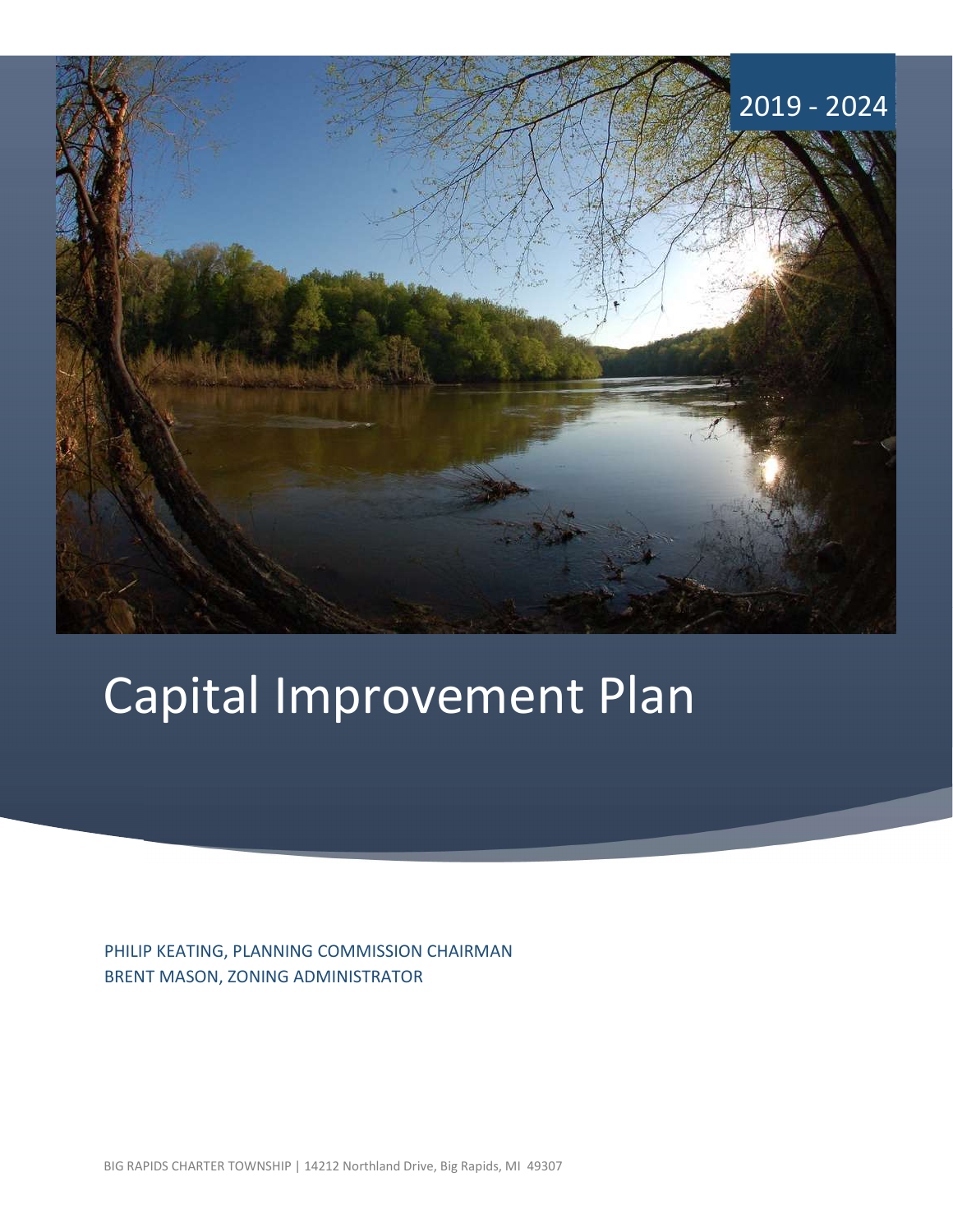# **Acknowledgements**

# **Board of Trustees**

William Stanek, Supervisor Rene Fountain, Clerk Penny Currie, Treasurer Carman Bean Jerry Everett Tony Geib Travis Williams

# Planning Commission

Philip Keating, Chair Mark Sweppenheiser, Vice Chair Amanda Wethington, Secretary Carman Bean, Ex-officio Zach Cook Mary Davis Gordon Oliver

# Departments

James Tubbs, Fire Chief Brandon Maneke, Cemetery and Grounds Manager Brent Mason, Building and Zoning Administrator David Molnar, Road Committee Chair

# **Table of Contents**

# **List of Tables**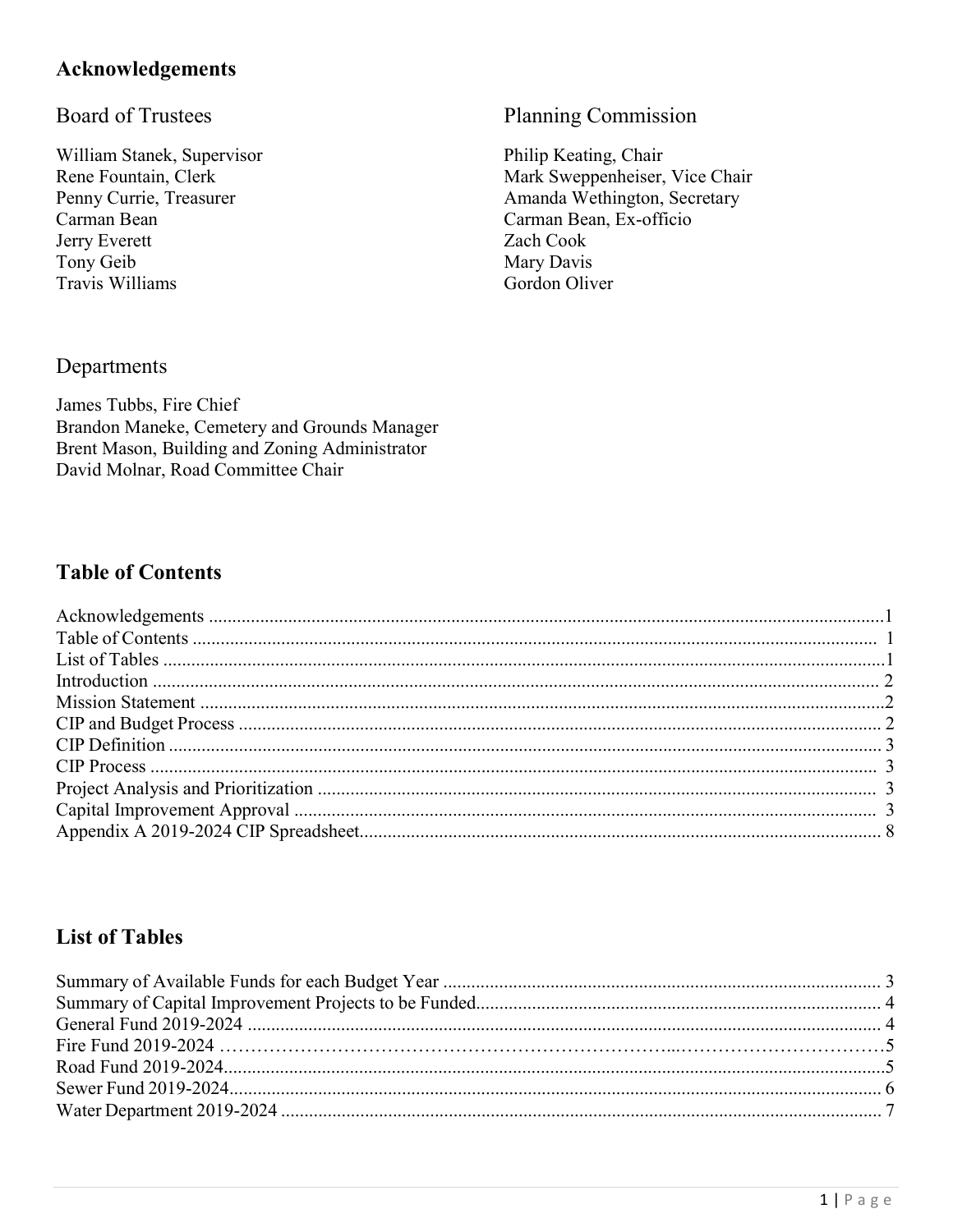# Introduction

A Capital Improvement Plan (CIP) is a multi-year planning instrument used to identify needs and financing sources for public infrastructure improvements. The purpose of a CIP is to facilitate the orderly planning of infrastructure improvements; to maintain, preserve, and protect the Big Rapids Charter Township existing infrastructure system; and to provide for the acquisition or scheduled replacement of equipment to ensure the efficient delivery of services to the community. The CIP is also utilized to ensure that capital improvements are fiscally sound and consistent with the goals and policies of the governing body and the residents of the community. A comprehensive CIP is an essential tool for the planning and development of the social, physical, and economic wellbeing of the community. This process is a necessary step in an organized effort to strengthen the quality of public facilities and services; provide a framework for the realization of community goals and objectives; and provide a sound basis on which to build a healthy and vibrant community. The CIP informs Big Rapids Charter Township residents and stakeholders on how the municipality plans to address significant capital needs over the next six years. The CIP can also influence growth because infrastructure can impact development patterns. Some of the many benefits that the CIP provides for the residents and stakeholders include:

- Optimize the uses of revenue
- Focus attention on community goals, needs, and capabilities
- Guide future growth and development
- Encourage efficient government
- Improve intergovernmental and regional cooperation
- Help maintain a sound and stable financial program
- Enhance opportunities for the participation in federal and/or state grant programs

The projects identified in the CIP represent the community's plan to serve residents and anticipate the needs of a dynamic community. Projects are guided by various development plans and policies established by the Township Board of Trustees, Planning Commission and Administration. Plans and policies include:

- Big Rapids Township Master Plan
- Goals and Objectives of the Board of Trustees
- Administrative Policies

# Mission Statement

Preparation of the CIP is done under the authority of the Michigan Planning Enabling Act (PA 33 of 2008). The goal of the CIP should be to implement the master plan and to assist in the community's financial planning. The CIP is dynamic. Each year all projects included within the CIP are reviewed, a call for new projects is made, and adjustments are made to existing projects arising from changes in the amount of funding required, conditions, or time line. A new year of programming is also added each year to replace the year funded in the annual operating budget. The CIP program should continue to develop over time by adding features to gradually improve quality and sophistication. Greater attention shall be devoted to provide more detailed information about individual project requests, program planning, fiscal analysis, fiscal policies, and developing debt strategy.

# CIP and Budget Process

The CIP plays a significant role in the implementation of a master plan by providing the link between planning and budgeting for capital projects. The CIP process precedes the budget process and is used to develop the capital project portion of the annual budget. Recommending approval of the CIP by the Planning Commission does not mean that they grant final approval of all projects contained within the plan. Rather, by recommending approval of the CIP, the planning commission acknowledges that these projects represent a reasonable interpretation of the upcoming needs for the community and that projects contained in the first year of the plan are suitable for inclusion in the upcoming budget. Priority rankings do not necessarily correspond to funding sequence. For example, a road widening project which is ranked lower than a park project may be funded before the park project because the road project has access to a restricted revenue source, whereas a park project may have to compete for funding from other revenue sources. A project's funding depends upon a number of factors—not only its merit, but also its location, cost, funding source, and logistics. Big Rapids Charter Township should strive to maximize resources by maintaining a balance between operating and capital budgets. A continuous relationship exists between the CIP and the annual budget. A direct link can be seen between the two documents, as there should be in a strategic planning environment. Budget appropriations lapse at the end of the fiscal year as the operating budget is funded with recurring annual revenues such as taxes, licenses, fines, user fees, and interest income.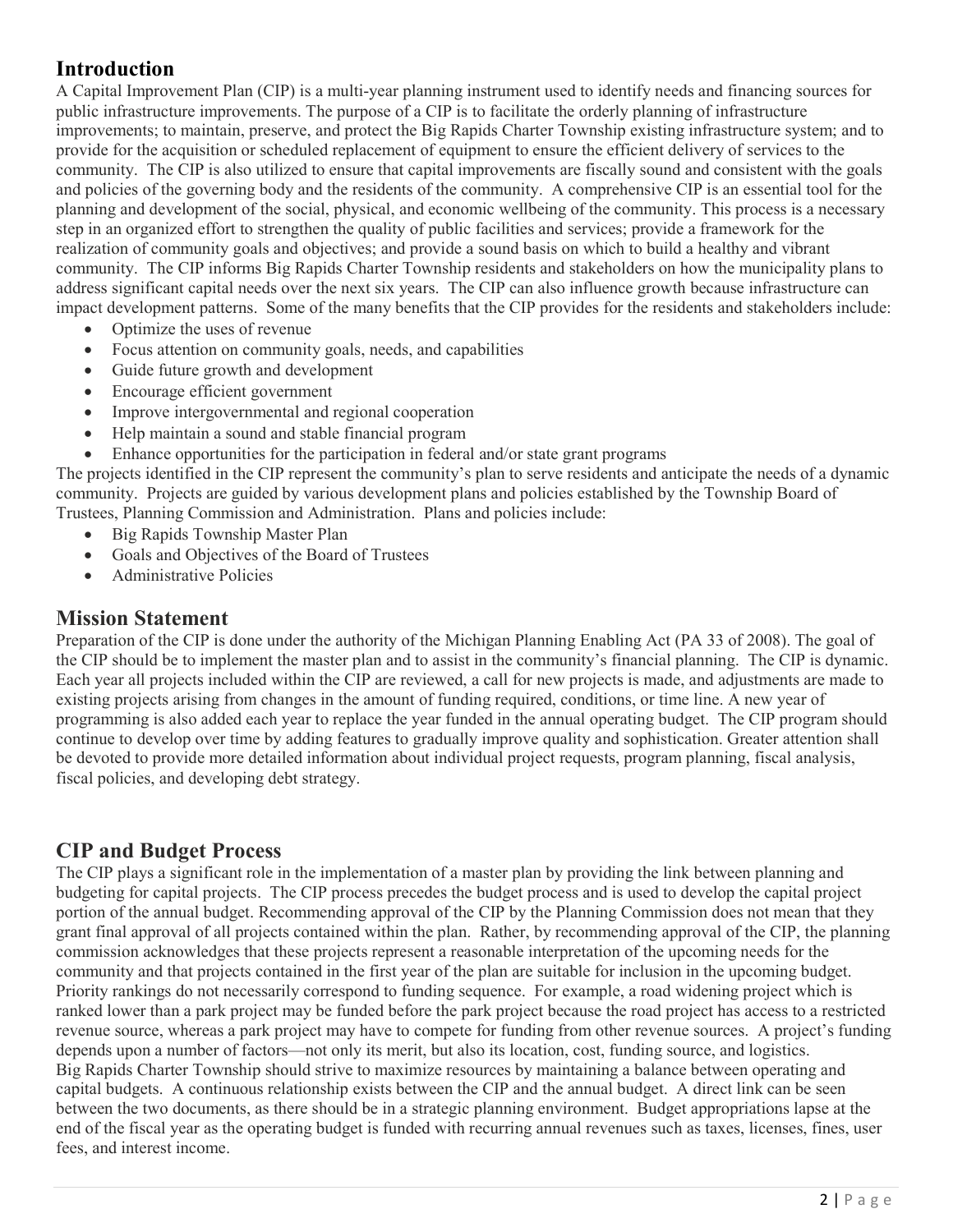# **Definition**

For the purpose of developing a Capital Improvement Plan (CIP), the Township Board of Trustees has defined capital improvements as - facilities, structures, equipment, and improvements thereto having a useful life of at least five years and an acquisition cost of at least \$5,000.

# CIP Process

The Planning Commission: reviews the policy, develops the project rating and weighting criteria, rates and weights project applications, conducts workshops (if necessary), reviews funding options, and presents the recommendation by bringing the CIP draft forward at the public hearing, receives public input, clarifies any issues, finalizes the ratings, adopts the plan, and makes recommendations to the Board of Trustees to consider incorporating funding for the first-year projects into the budget plan.

Board of Trustees: encouraged to use the CIP as a tool in the adoption of the annual budget process in accordance with the governing body goals and objectives.

Residents: encouraged to participate in plan development by working with various committees, at the planning commission workshops, the planning commission public hearings, and at the governing body's budget workshops and public hearings. As always, communication is open between residents, governing body representatives, planning commission members, and staff.

# Project Analysis and Prioritization

Upon receiving requests from various Departments for capital improvement funding, the Planning Commission shall engage in a process of project prioritization utilizing the following review criteria:

- 1. Is the project needed to comply with local, state, or federal law.
- 2. Does the project reduce future costs.
- 3. Does the project implement provisions of the Master Plan.
- 4. Does the project deliver a level of service desired by community.
- 5. Will the project result in Economic Development.

# Capital Improvement Approval

| <b>Capital Improvement Approval</b><br>While the Planning Commission will play an important role in developing a CIP, recommendations<br>coming from the Planning Commission to the Board of Trustees are purely advisory in nature. It is the<br>sole responsibility of the Board of Trustees to approve and adopt a CIP for any given year. The Planning Commission<br>held a Public Hearing on June 12, 2018 and unanimously recommended that the Board of Trustees adopt the 2019-2024<br>Capital Improvement Plan. The Township Board of Trustees voted unanimously to approve this Capital Improvement<br>Plan at their regular meeting on July 3, 2018. |
|----------------------------------------------------------------------------------------------------------------------------------------------------------------------------------------------------------------------------------------------------------------------------------------------------------------------------------------------------------------------------------------------------------------------------------------------------------------------------------------------------------------------------------------------------------------------------------------------------------------------------------------------------------------|
| Table 1. Summary of Available Funds for each budget year.                                                                                                                                                                                                                                                                                                                                                                                                                                                                                                                                                                                                      |
| <b>Annual Summary of Funds Available</b>                                                                                                                                                                                                                                                                                                                                                                                                                                                                                                                                                                                                                       |
| <b>TOTAL</b><br><b>Budget Year</b>                                                                                                                                                                                                                                                                                                                                                                                                                                                                                                                                                                                                                             |
| 2019<br>2020<br>2022<br>2023<br>2024<br>2021                                                                                                                                                                                                                                                                                                                                                                                                                                                                                                                                                                                                                   |
| \$<br>610,000<br>590,000<br>590,000<br><b>CIP Funds Budgeted</b><br>590,000<br>590,000<br>590,000<br>Ŝ.<br>3,560,000                                                                                                                                                                                                                                                                                                                                                                                                                                                                                                                                           |
| Ś<br>Ś.<br>$2,449,000$ \$<br><b>Total CIP Request</b><br>941,000<br>447,000<br>455,000<br>1,045,000<br>Ŝ.<br>5,792,000<br>455,000<br>Ŝ.                                                                                                                                                                                                                                                                                                                                                                                                                                                                                                                        |
| ( \$1,839,000]<br>( \$455,000)<br>Over/Under<br>\$135,000<br>( \$351,000)<br>\$143,000<br>\$135,000<br>(52, 232, 000)                                                                                                                                                                                                                                                                                                                                                                                                                                                                                                                                          |

# Table 1. Summary of Available Funds for each budget year.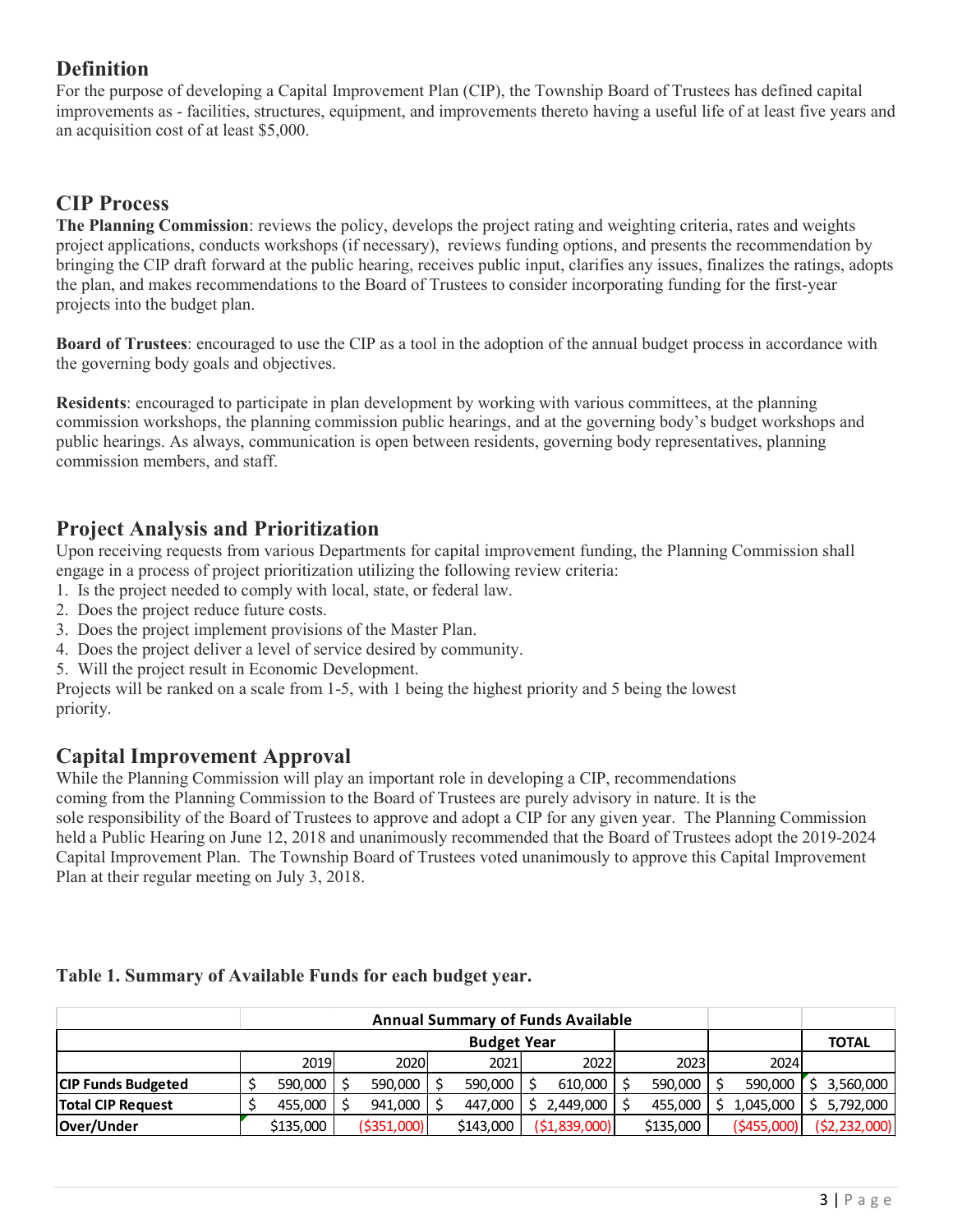**TOTAL** Fable 2. Summary of CIP requests for each budget year.<br> **Budget Years CIP Forecast**<br> **CIP Projects**<br> **CIP Projects**<br> **CIP Projects**<br> **CIP Projects**<br> **CIP Projects**<br> **CIP Projects**<br> **CIP Projects**<br> **CIP Projects**<br> **CIP Pro** Special Fund Items Fire Department | \$ 500,000 | | \$ 500,000 | Roads  $\left|\right. \right. \left. \right. \left. \right|$   $\left. \right|$   $\left. \right|$   $\left. \right|$   $\left. \right|$   $\left. \right|$   $\left. \right|$   $\left. \right|$   $\left. \right|$   $\left. \right|$   $\left. \right|$   $\left. \right|$   $\left. \right|$   $\left. \right|$   $\left. \right|$   $\left. \right|$   $\left. \right|$   $\left. \right|$   $\left. \right|$   $\left. \right|$   $\left. \right|$   $\left. \right|$   $\left$ Sewer | \$ 20,000 | \$ 20,000 | \$ 5,000 | \$ 40,000 | \$ 40,000 | \$ 40,000 | \$ 165,000 | Water \$ 575,000 2,000,000 \$ 2,575,000 \$ General Fund Items Fable 2. Summary of CIP requests for each budget year.<br>
CIP Projects<br>
Special Fund tiems<br>
Fire Department<br>
Fire Department<br>
Special Fund tiems<br>
Special Fire Department<br>
Special Special Special Special Special Special Speci Clerk \$ - Elections \$ - Industrial Development \$ - Miscellanious \$ - Parks | \$ 10,000 | \$ 12,000 | \$ 7,000 | | | \$ 29,000 | Streets | \$ 180,000 | \$ 180,000 | \$ 180,000 | \$ 180,000 | \$ 180,000 | \$ 1,080,000 | Street Lights \$ - Supervisor \$ - Township Board \$ - Township Hall and Grounds **by a struck of the contract of the contract of the contract of the contract of the con** Treasurer \$ - TOTAL GENERAL FUND  $\left| \begin{array}{cc} \xi & 215,000 \end{array} \right| \left. \begin{array}{ccc} \xi & 201,000 \end{array} \right| \left. \begin{array}{ccc} \xi & 222,000 \end{array} \right| \left. \begin{array}{cc} \xi & 189,000 \end{array} \right| \left. \begin{array}{cc} \xi & 195,000 \end{array} \right| \left. \begin{array}{cc} \xi & 210,000 \end{array} \right| \left. \begin{array}{cc} \xi & 1,232,000 \end{array}$ TOTAL \$ 941,000 455,000 \$ 447,000 \$ 2,449,000 \$ 455,000 \$ 1,045,000 \$ 5,792,000 \$ Budget Years CIP Forecast Budget Year

## Table 2. Summary of CIP requests for each budget year.

# GENERAL FUND

The General Fund is the fund that is responsible for many of the daily operations of Big Rapids Charter Township. The fund has two major revenue sources: property tax and state shared revenue. Collectively, these two revenue items are responsible for 88% of General Fund income.

Projects marked with \*\* indicate multiple years of funding.

Projects marked with \*\*\* indicate project funding through multiple funds.

## GENERAL FUND FISCAL YEAR 2019

| Cost                                                | Department | Rank | <b>Description</b>                                             |
|-----------------------------------------------------|------------|------|----------------------------------------------------------------|
| \$25,000                                            | Cemetery   |      | Purchase new ATV with Snowblower for sidewalk snow management. |
| \$10,000                                            | Parks      |      | Replace softball field fencing.                                |
| Streets***<br>\$180,000<br>Annual Road repair work. |            |      |                                                                |
| \$215,000 TOTAL                                     |            |      |                                                                |

## GENERAL FUND FISCAL YEAR 2020

| Cost            | <b>Department</b> | Rank | <b>Description</b>                                                    |
|-----------------|-------------------|------|-----------------------------------------------------------------------|
| \$9,000         | Cemeterv          |      | Replace Zero-turn mower.                                              |
| \$12,000        | Parks             |      | Replace Stairway to the river with a 20' landing along the riverbank. |
| \$180,000       | Streets***        |      | Annual Road repair work.                                              |
| \$201,000 TOTAL |                   |      |                                                                       |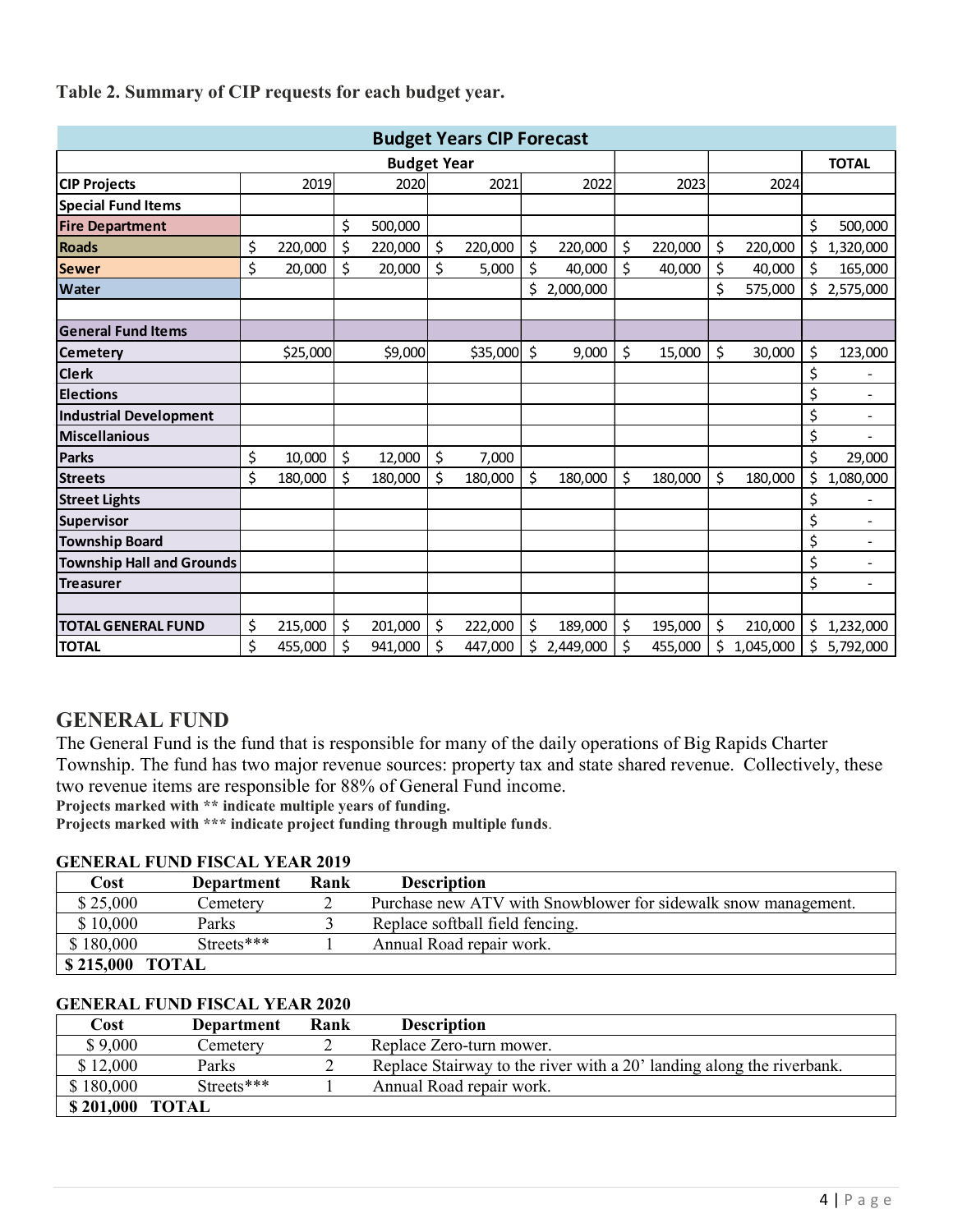## GENERAL FUND FISCAL YEAR 2021

| Cost                                                | Department | Rank | <b>Description</b>                                      |
|-----------------------------------------------------|------------|------|---------------------------------------------------------|
| \$35,000                                            | Cemetery   |      | Purchase a new pick-up truck to replace 2006 Chevrolet. |
| 7,000                                               | Parks      | 4    | Construct river overlook/fishing platform               |
| Streets***<br>\$180,000<br>Annual Road repair work. |            |      |                                                         |
| \$222,000 TOTAL                                     |            |      |                                                         |

## GENERAL FUND FISCAL YEAR 2022

| Cost      | <b>Department</b> | Rank | <b>Description</b>       |  |  |  |
|-----------|-------------------|------|--------------------------|--|--|--|
| \$9,000   | Cemeterv          |      | Replace Zero-turn mower. |  |  |  |
| \$180,000 | Streets***        |      | Annual Road repair work. |  |  |  |
|           | \$189,000 TOTAL   |      |                          |  |  |  |

## GENERAL FUND FISCAL YEAR 2023

| $\mathsf{Cost}$                                     | Department      | Rank | <b>Description</b>                      |  |  |  |
|-----------------------------------------------------|-----------------|------|-----------------------------------------|--|--|--|
| \$15,000                                            | Cemeterv        |      | Repair Roads in Highland View Cemetery. |  |  |  |
| \$180,000<br>Streets***<br>Annual Road repair work. |                 |      |                                         |  |  |  |
|                                                     | \$195,000 TOTAL |      |                                         |  |  |  |

#### GENERAL FUND FISCAL YEAR 2024

| Cost      | Department      | Rank | <b>Description</b>             |  |  |  |
|-----------|-----------------|------|--------------------------------|--|--|--|
| \$30,000  | Cemeterv        |      | Drainage Network for Cemetery. |  |  |  |
| \$180,000 | Streets***      |      | Annual Road repair work.       |  |  |  |
|           | \$210,000 TOTAL |      |                                |  |  |  |

## FIRE DEPARTMENT FUND

The Big Rapids Township Fire Department provides Fire and Rescue services to the residents and visitors of Big Rapids Charter Township. The Fire Department responds to approximately 400 requests for service each year. The majority of the requests are for medical emergencies followed by vehicle accidents and other rescue related services. Structure fires have diminished significantly in the past decade due to improvements in building codes and other fire prevention related initiatives.

## FIRE FUND FISCAL YEAR 2020

| Cost      | Department      | Rank | <b>Description</b>                             |
|-----------|-----------------|------|------------------------------------------------|
| \$500,000 | Fire Department |      | Purchase replacement for 1992 Ford Fire Engine |
| \$500,000 | TOTAL           |      |                                                |

# ROADS AND STREETS

The Mecosta County Road Commission currently maintains all the public roadways in Big Rapids Charter Township. Township residents consistently rank roads and streets as their biggest concern. In 2015, the voters of Big Rapids Charter Township passed a millage request for 1.5 mils to provide for the repair and maintenance of the township roads. This millage generates approximately \$220,000 per year. The Township Board of Trustees also commits approximately \$180,000 from the general fund to supplement road repairs.

## ROADS AND STREETS FISCAL YEAR 2019

| Cost      | Department   | <b>Rank</b> | <b>Description</b>       |  |
|-----------|--------------|-------------|--------------------------|--|
| \$220,000 | Roads***     |             | Annual Road repair work. |  |
| \$220,000 | <b>TOTAL</b> |             |                          |  |

#### ROADS AND STREETS FISCAL YEAR 2020

| Cost      | Department   | Rank | <b>Description</b>       |  |
|-----------|--------------|------|--------------------------|--|
| \$220,000 | Roads***     |      | Annual Road repair work. |  |
| \$220,000 | <b>TOTAL</b> |      |                          |  |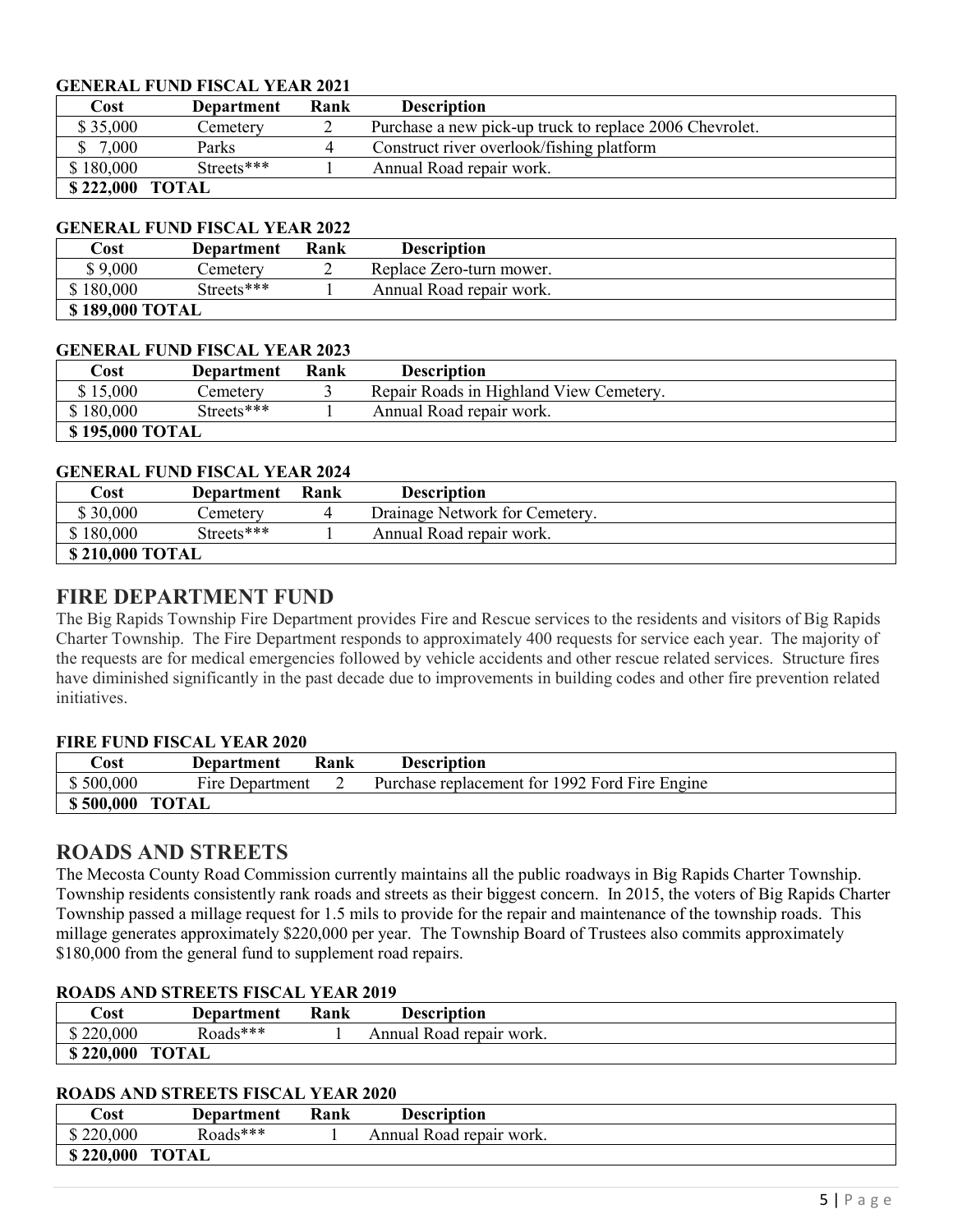## ROADS AND STREETS FISCAL YEAR 2021

| Cost      | <b>Department</b> | Rank | Description              |  |
|-----------|-------------------|------|--------------------------|--|
| \$220,000 | Roads***          |      | Annual Road repair work. |  |
| \$220,000 | <b>TOTAL</b>      |      |                          |  |

## ROADS AND STREETS FISCAL YEAR 2022

| Cost            | Department | Rank | <b>Description</b>       |  |  |
|-----------------|------------|------|--------------------------|--|--|
| \$220,000       | Roads***   |      | Annual Road repair work. |  |  |
| \$220,000 TOTAL |            |      |                          |  |  |

#### ROADS AND STREETS FISCAL YEAR 2023

| Cost            | Department | Rank | <b>Description</b>       |  |
|-----------------|------------|------|--------------------------|--|
| \$220,000       | Roads***   |      | Annual Road repair work. |  |
| \$220,000 TOTAL |            |      |                          |  |

#### ROADS AND STREETS FISCAL YEAR 2024

| Cost            | Department | Rank | <b>Description</b>       |  |
|-----------------|------------|------|--------------------------|--|
| \$220,000       | Roads***   |      | Annual Road repair work. |  |
| \$220,000 TOTAL |            |      |                          |  |

# SEWER FUND

Big Rapids Charter Township provides a Wastewater Collection System to protect public health and preserve the aquatic environment, thereby enhancing the quality of life for area residents. The entire Wastewater system serves an elevensquare mile area, which encompasses three political entities. These three jurisdictions include Big Rapids Charter Township, the City of Big Rapids and Green Charter Township. Each of the three communities own and operate their own wastewater collection systems, including gravity sewers, pumping stations, and force mains. The City of Big Rapids owns and operates the Publicly-Owned Treatment Works (POTW), known as the Waste Water Treatment Plant (WWTP). Treatment agreements between the City of Big Rapids and the Townships allocate a specified portion of the trunk sewer and treatment plant capacity for use by the Townships. A population of approximately 20,000 is served by the wastewater collection and treatment system. The entire collection system consists of approximately 33 miles of gravity and force sewer mains, including 15 lift stations. The City of Big Rapids owns and operates 5 lift stations, Big Rapids Charter Township owns and operates 9 lift stations, and Green Charter Township owns and operates 1 lift station. The majority of users are domestic, in addition to approximately 465 non-domestic users, some significant users and one categorical user.

#### SEWER FUND FISCAL YEAR 2019

| Cost           | Department | Rank | <b>Description</b>                                     |
|----------------|------------|------|--------------------------------------------------------|
| \$20,000       | sewer      |      | Replace two pumps at the Sheridan Street Lift Station. |
| \$20,000 TOTAL |            |      |                                                        |

#### SEWER FUND FISCAL YEAR 2020

| Cost           | Department | Rank | <b>Description</b>                                 |
|----------------|------------|------|----------------------------------------------------|
| \$20,000       | Sewer      |      | Replace two pumps at the High School Lift Station. |
| \$20,000 TOTAL |            |      |                                                    |

#### SEWER FUND FISCAL YEAR 2021

| Cost          | <b>Department</b> | Rank | <b>Description</b> |  |
|---------------|-------------------|------|--------------------|--|
| \$5,000       | Sewer             |      | Update Software.   |  |
| \$5,000 TOTAL |                   |      |                    |  |